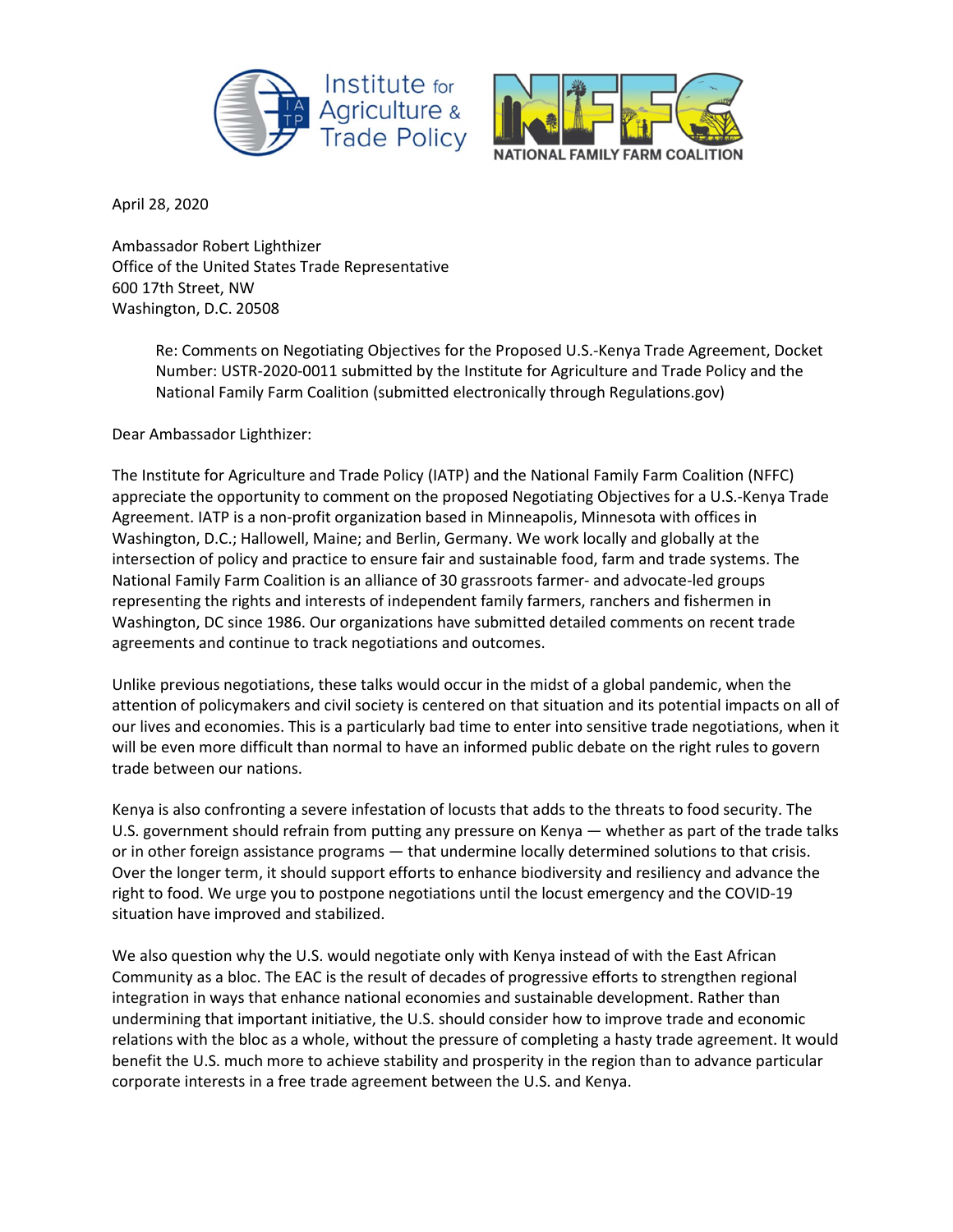If you decide to move forward with these talks, USTR must take proactive actions immediately to encourage greater public debate through electronic means. Stakeholder groups, including those not granted the preferential access of official trade advisory committees, must be able to review proposed draft text if they are to give meaningful input in a time-sensitive manner. USTR should publish all draft proposals, negotiating texts, reports and supporting documents about the U.S.-Kenya agreement in as close to real time as possible following each negotiating session to assure ongoing substantive consultation.

While we believe the negotiations must wait, should you proceed, we urge you to set negotiating objectives for an agreement between the U.S. and Kenya that aim to establish the highest possible public health, food security, environmental and labor standards, and that promote sustainable and equitable development in both countries. We recognize the progress made in the U.S.-Mexico-Canada Trade Agreement (USMCA) to afford greater protections for internationally recognized labor rights and hope that this agreement can build on that achievement. We also appreciate the new limits on Investor State Dispute Settlement (ISDS) in USMCA. Any trade agreement between the U.S. and Kenya must not include ISDS. That system, which allows panels of three private sector lawyers to order taxpayer-funded compensation to firms that claim that a country's policies undermine their expected future profits, must be eliminated entirely. In addition to the many concerns we have raised about ISDS in previous trade agreements,<sup>1</sup> we note that the costs of defending such cases would be prohibitive to the Kenyan government, adding to pressures to approve investment projects despite risks to sustainable development and public health.

While we recognize the advances in USMCA on labor rights and ISDS, that agreement failed to establish adequate safeguards for environmental protection or any incentives to promote climate adaptation or mitigation.<sup>2</sup> It also set new limits on governments' ability to enact fair and sustainable farming systems, through its provisions that streamline agricultural biotechnology, among others. We oppose efforts to replicate these harmful provisions in a U.S.-Kenya agreement. We are also concerned that an agreement with Kenya designed along the lines of USMCA would itself serve as a template for agreements with other African nations, which could further extend these dangerous provisions and undermine efforts to develop regional solutions to food security, sustainable development and rural livelihoods.

As members of Citizens Trade Campaign, we share the concerns they have raised about the possible erosion of existing preferential access for Kenyan goods to the U.S. under the African Growth and Opportunity Act (AGOA). Preferential access for Kenyan goods that meet labor, environmental and consumer standards should continue and be made permanent. It is unnecessary and unreasonable for market access between the two nations of such different sizes and levels of development to be reciprocal. In addition, we raise the following issues:

## Any agreement should protect food sovereignty and prioritize safe food and enhanced consumer

protections. A U.S.-Kenya trade agreement must respect governments' ability to implement fair and sustainable food and farm systems that support sustainable livelihoods for farmers and food workers and healthy, affordable foods for consumers. Likewise, nations must be able to protect themselves from agribusiness export dumping and other unfair trade practices that force farmers off their land and otherwise undercut local food production. Trading partners must be free to establish facially nondiscriminatory food safety, nutrition and labeling standards that meet the objective of the highest levels of consumer protection and environmental and ethical considerations that are stronger than any harmonized norm set in a trade agreement.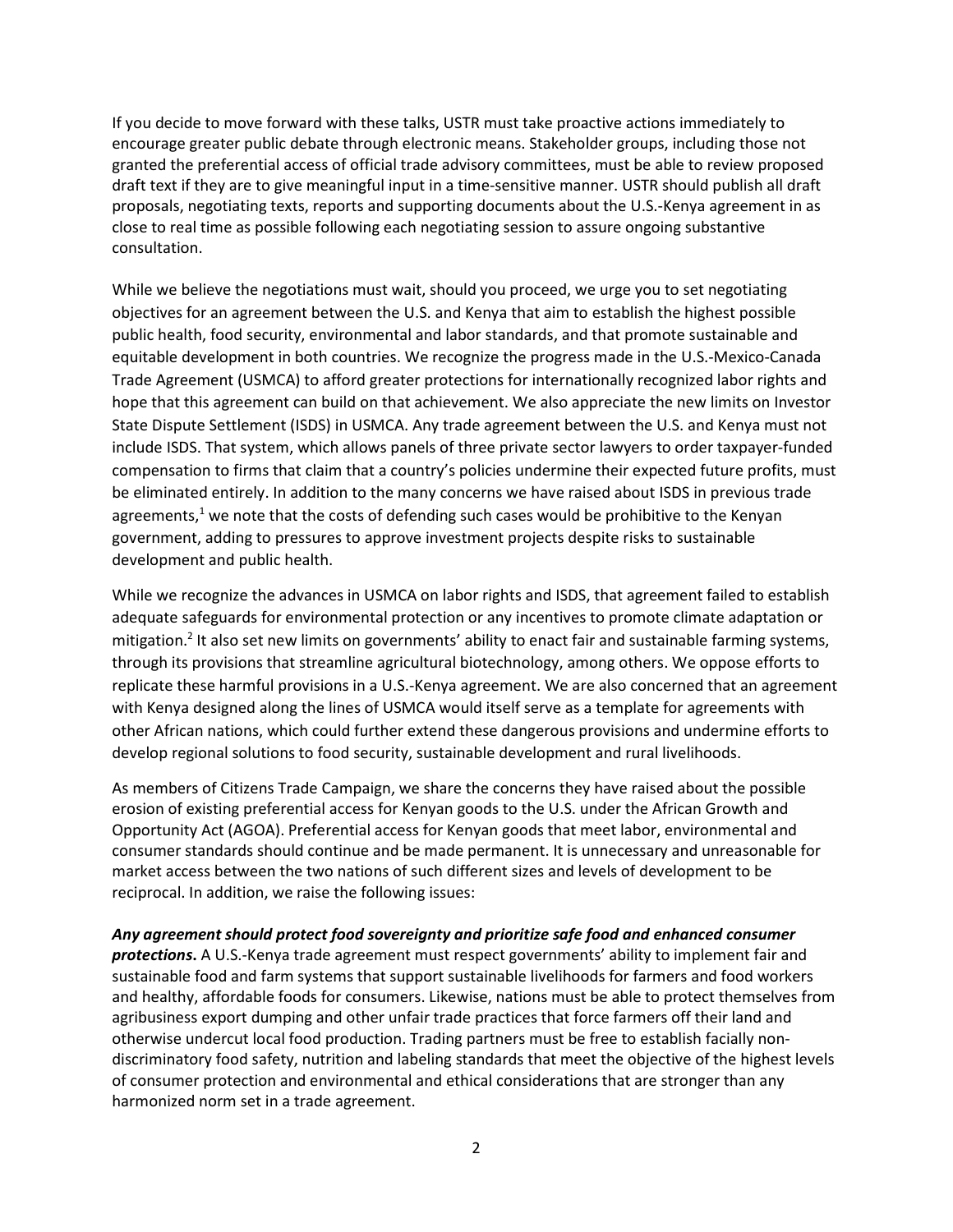The current situation of unstable agricultural markets and disruption of supply chains points to the need for grain reserves, supply management and other tools to stabilize national and local food supplies. We note that Kenya, unlike the U.S., has a grain reserves program designed to achieve greater stability in supplies and prices. We urge you to consider the lessons from that experience and how it might be strengthened, especially considering the new challenges to food security brought on by COVID-19. Trade rules must not undermine that program.

The U.S. and Kenya will each need to determine the best way to achieve their specific goals for food security and sustainable development. Those solutions must not be derailed by sudden imports of cheap grains into Kenya that could displace local farmers, especially small and medium scale farmers who are most vulnerable to volatiles prices and markets. Under USMCA, countries agreed to give up their rights to agricultural safeguards (temporary tariff protections during import surges or price drops) under the WTO. That or similar provisions that limit governments' ability to stabilize food price volatility have no place in this agreement.

Decisions on the use or import of agricultural biotechnology should be not be constrained by commitments in a trade agreement. Kenya maintains restrictions on the planting and import of genetically modified corn, soy and distillers' grains. We are concerned that the U.S. will seek to replicate provisions in USMCA that streamline the approval of such crops — as well as those produced using gene editing and other new technologies with unknown impacts on local ecosystems and crop varieties. USMCA also removes restrictions on unspecified low-level presence of agricultural biotechnology products that have not been approved in the importing country.<sup>3</sup> Kenyan authorities must not be obliged to accept similar measures in a trade agreement. This kind of provision could undermine Kenyan efforts to promote local food security and advance rural livelihoods.

The Kenyan government also requires labeling of foods produced with genetically modified organisms.<sup>4</sup> Trade commitments or agreements on technical barriers to trade must not undermine consumers' right to know about what is in their food, where it is produced and its nutritional value.

The intellectual property provisions of an agreement must not limit farmers' access to seeds, hide information on agricultural pesticides, or increase healthcare costs and availability. A trade agreement with Kenya must not replicate the approach in USMCA and other recent trade deals where intellectual property provisions protect corporate-led technologies over more sustainable, open source innovations of seeds and plants. Trade-related patent rules and extended claims of "Confidential Business Information" must not be used to keep safety and public health data on pesticides secret. These provisions promote corporate-controlled agriculture while undermining sustainable and organic practices, and would affect the health and safety of farmworkers, backyard gardeners and consumers of produce, while also limiting effective regulation of toxins in the environment.

An agreement with Kenya must also reject the extreme corporate rights proposed by pharmaceutical patent holders in other trade negotiations. We appreciate that the final USMCA agreement did not include the unfair extension of data protection periods on biologic medicines and very much hope that is the default position for this and other new trade talks. An agreement with Kenya must not include provisions on pharmaceutical and medical device pricing "transparency", as in USMCA and other recent agreements, that limit governmental tools to assure affordable healthcare. Especially now, U.S. trade policy should promote products and programs to protect and improve human health not only in our own country, but also around the world. Any agreement with Kenya must reflect this humanitarian,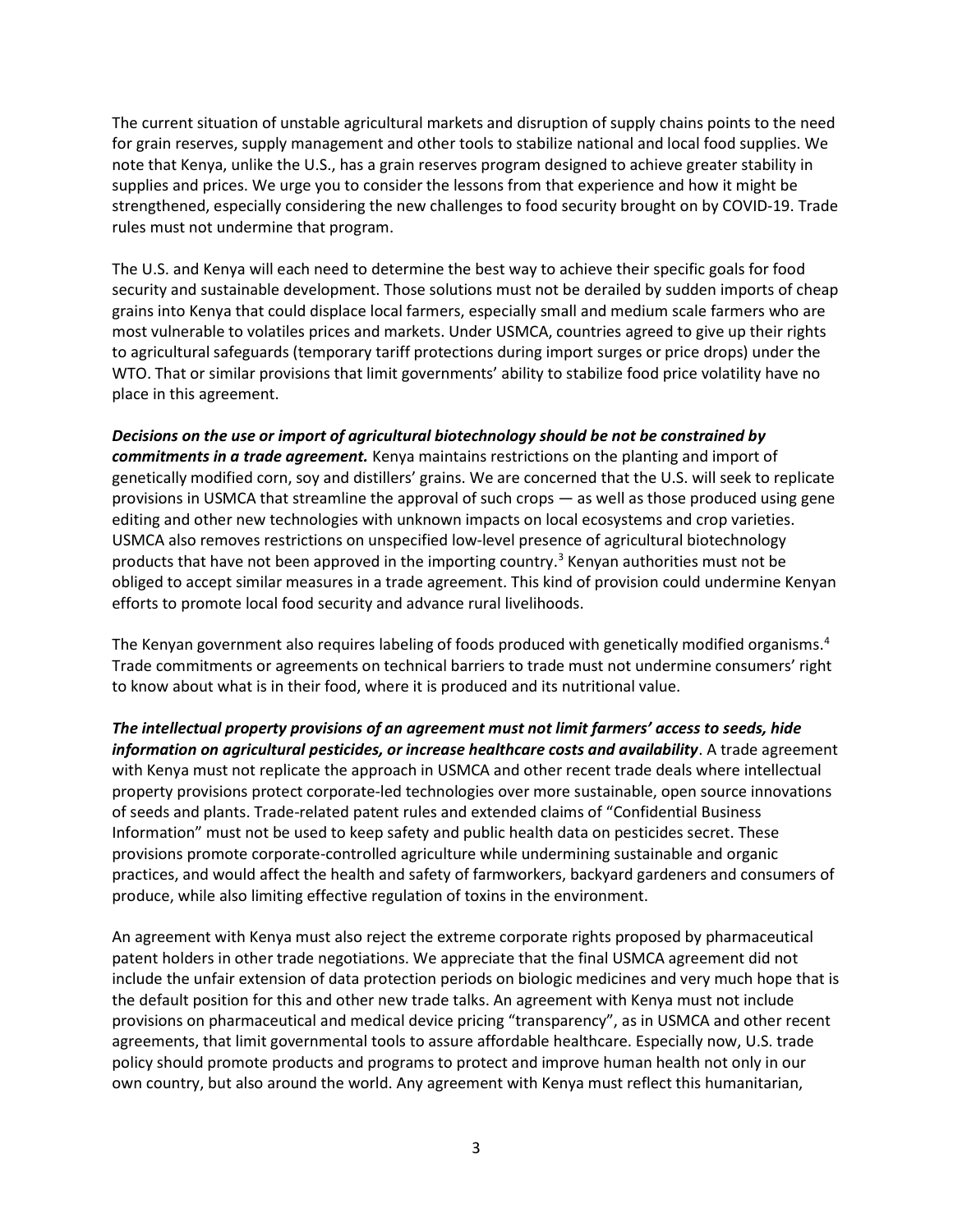ethical and cost-effective approach, rather than prioritize the interests of health product corporations and shareholders.

The investment provisions must not include land as a form of covered investment. We note with concern that USTR's 2020 National Trade Estimate Report on Foreign Trade Barriers lists restrictions in the Kenyan constitution banning foreign ownership of land as an investment barrier<sup>5</sup> (and observe that six U.S. states also ban foreign ownership of land and others are considering similar restrictions<sup>6</sup>). Kenya has a painful history of land grabs, including by foreign investors, that have robbed local farmers and their families of their homes and lands and undermined food production for the sake of speculative land investments. Immovable property and related property rights are included as a form of investment in USMCA and other U.S. free trade agreements, subject to dispute settlement through ISDS or state-to state mechanisms. Land or real estate should be excluded from the definition of covered investment. National-level land tenure reforms must be driven by national-level democratic institutions, with an extensive process of community-based consultation with rights-holders, and in line with international law and standards such as the Committee on World Food Security's Voluntary Guidelines on the Responsible Governance of Tenure of Land, Fisheries and Forests in the Context of National Food Security<sup>7</sup> and United Nations Declaration on the Rights of Peasants and Other People Working in Rural Areas<sup>8</sup> (which Kenya has endorsed).

Actions to address climate change should not be subject to trade disputes. Even though the U.S. will officially withdraw from the Paris Agreement at the UNFCCC later this year, many U.S. states continue to advance innovative programs to promote renewable energy and reduce emissions from agriculture in ways that advance climate goals and support rural livelihoods. These programs have already been subject to trade complaints at the WTO as unfairly benefiting local communities over foreign investors.<sup>9</sup> In addition, ISDS cases have been brought against many countries seeking to limit harmful mining and energy projects. Under rules in the North American Free Trade Agreement, TransCanada sued the U.S. government for \$15 billion over its rejection of the controversial Keystone XL Pipeline. We reiterate that ISDS should not be included in this agreement, but the point remains that state-to-state dispute resolution mechanisms in trade agreements have also been used to challenge democratically determined measures to reduce emissions and promote a transition to sustainable energy, agricultural and industrial production.

While comprehensive solutions to this problem will need to be determined at the WTO, the U.S. and Kenyan governments should use this opportunity to discuss ways to utilize existing authority under that accord to protect local and national governments' ability to advance legitimate programs to respond to the climate emergency. Article XX, section b of the General Agreement on Tariffs and Trade allows for exceptions for measure related to the protection of human lives and health, and section g allows for exceptions related to the conservation of natural resources.<sup>10</sup> Like many developing countries, Kenya has contributed very little to greenhouse gas emissions but is already suffering from the impacts of climate change. Whether or not the U.S. and Kenya eventually enter into a free trade agreement, the two governments should open public discussions on how to utilize and expand on this Article XX authority.

This is no time to repeat the mistakes of the past. Previous trade agreements have undermined family farmers and increased corporate concentration in agriculture in the U.S. and its trading partners. Trade agreements and trade policy must change course to support democratic decision making, sustainable production and improved livelihoods for all the nations involved.